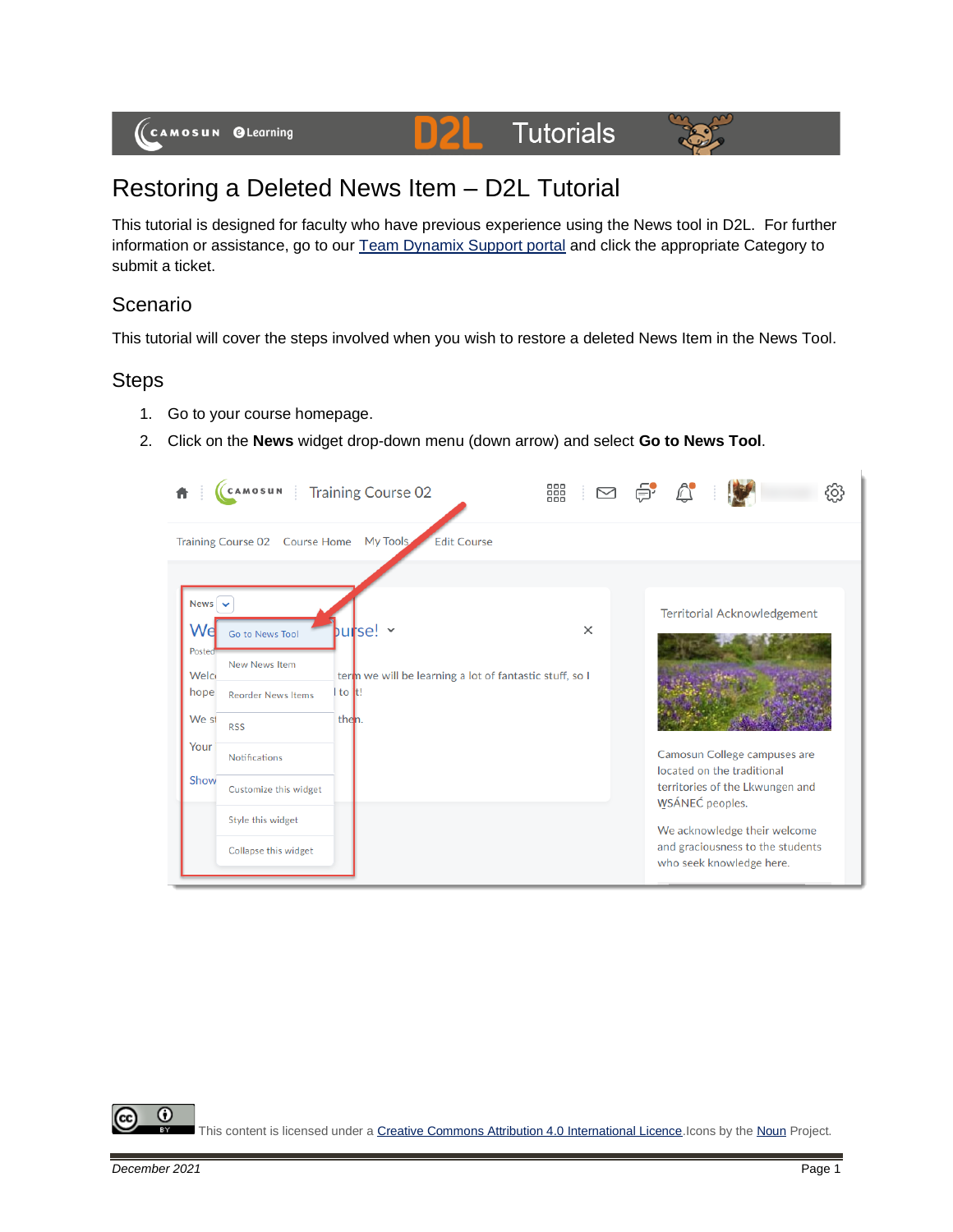| <b>News</b>                                                                                                                                                                      |                               |                           |                      |                   |                 |                             |  |
|----------------------------------------------------------------------------------------------------------------------------------------------------------------------------------|-------------------------------|---------------------------|----------------------|-------------------|-----------------|-----------------------------|--|
| <b>New Item</b>                                                                                                                                                                  |                               | More Actions $\vee$       |                      |                   |                 |                             |  |
| Search For                                                                                                                                                                       |                               | Reorder                   | $\mathcal{D}$ ptions |                   |                 |                             |  |
| <b>Delete</b>                                                                                                                                                                    |                               | <b>RSS</b>                |                      |                   |                 |                             |  |
|                                                                                                                                                                                  |                               | Notifications <sup></sup> |                      |                   |                 |                             |  |
| $\Box$                                                                                                                                                                           | Title                         | Restore                   |                      | <b>Start Date</b> | <b>End Date</b> | Status                      |  |
| $\bigcap$                                                                                                                                                                        | Welcome to the Course! $\vee$ |                           | Aug 16, 2018 4:02 PM | $\bar{a}$         | Published       |                             |  |
| Welcome to the course. This term we will be learning a lot of fantastic stuff, so I hope you are looking forward to it!<br>We start Tuesday, so see you then.<br>Your instructor |                               |                           |                      |                   |                 |                             |  |
|                                                                                                                                                                                  |                               |                           |                      |                   |                 | 20 per page<br>$\checkmark$ |  |

3. Click on **More Actions** and select **Restore**.

4. Select the News Item(s) you wish to restore and click the **Restore** button.

| <b>Restore News</b><br>News<br>Search by News Title $\Omega$<br><b>Restore News</b> |  |            |                                   |  |  |
|-------------------------------------------------------------------------------------|--|------------|-----------------------------------|--|--|
| <b>Restore</b><br>1 of 1 selected Clear Selection                                   |  |            |                                   |  |  |
| Title                                                                               |  | Deleted By | Date Deleted $\blacktriangledown$ |  |  |
| $\bm{\boxdot}$<br>Welcome to D2L Daylight! (Id: 100901)                             |  |            | Jun 1, 2018 2:13 PM               |  |  |
| $1$ / 1 ><br>$\langle$<br>20 per page<br>$\checkmark$                               |  |            |                                   |  |  |

 $\overline{0}$ (cc This content is licensed under [a Creative Commons Attribution 4.0 International Licence.I](https://creativecommons.org/licenses/by/4.0/)cons by th[e Noun](https://creativecommons.org/website-icons/) Project.